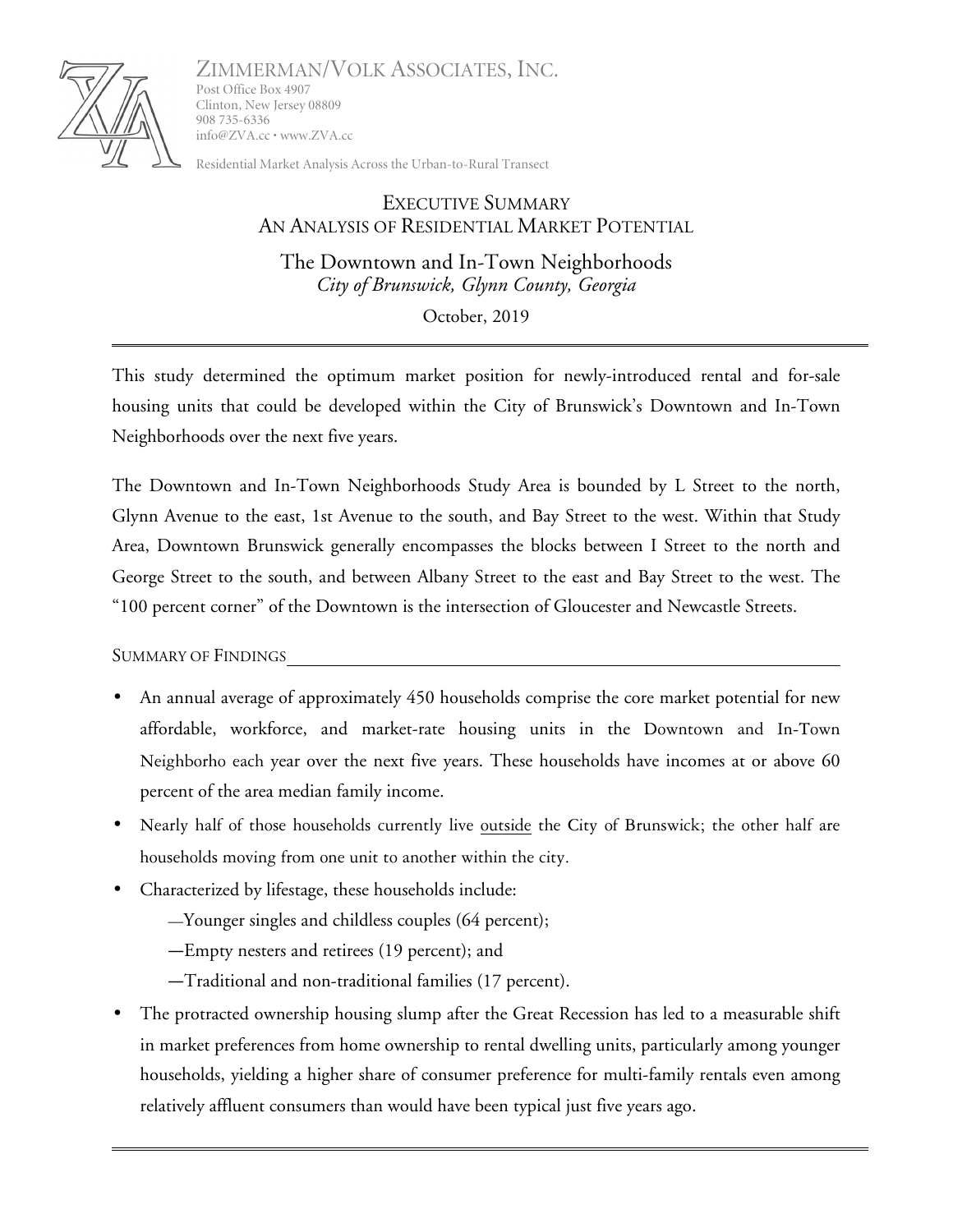- Reflecting those trends, in terms of housing propensities, 60.9 percent of the target households would prefer multi-family rental units, 6.5 percent would prefer multi-family for-sale units (condominiums), 11.2 percent would prefer single--family attached units (townhouses), and 21.4 percent single-family detached houses.
- The most appropriate unit types in the core Downtown are multi-family. Therefore, based on the multi-family tenure preferences and the income and financial capabilities of the target households, the optimum market position for newly-developed multi-family units that could be developed in the Downtown core includes:

| <b>HOUSING TYPE</b>         | <b>UNIT RENT/PRICE</b> | <b>UNIT SIZE</b> | <b>BASE RENT/PRICE</b> |
|-----------------------------|------------------------|------------------|------------------------|
|                             | <b>RANGE</b>           | <b>RANGE</b>     | PER SQ. FT.            |
| MULTI-FAMILY FOR-RENT-90.4% |                        |                  |                        |
| Lofts                       | $$675$ to              | $350$ to         | \$1.66 to              |
|                             | \$1,325                | 800sf            | \$1.93                 |
| Apartments                  | $$975$ to              | $550$ to         | $$1.70$ to             |
|                             | \$1,700                | $1,000$ sf       | \$1.77                 |
| MULTI-FAMILY FOR-SALE—9.6%  |                        |                  |                        |
| Condominiums                | $$135,000$ to          | $750$ to         | $$158$ to              |
|                             | \$260,000              | $1,650$ sf       | \$180                  |

• A variety of unit types are appropriate in the In-Town Neighborhoods. Again, based on the preferences of the target households, the optimum market position for newly-developed residential units that could be developed in the In-Town Neighborhoods includes:

| <b>HOUSING TYPE</b>                   | <b>UNIT RENT/PRICE</b> | <b>UNIT SIZE</b> | <b>BASE RENT/PRICE</b> |
|---------------------------------------|------------------------|------------------|------------------------|
|                                       | <b>RANGE</b>           | <b>RANGE</b>     | PER SQ. FT.            |
| MULTI-FAMILY FOR-RENT—65.2%           |                        |                  |                        |
| Apartments                            | $$650$ to              | $450$ to         | \$1.36 to              |
|                                       | \$1,225                | 900sf            | \$1.44                 |
| SINGLE-FAMILY ATTACHED FOR-SALE-11.9% |                        |                  |                        |
| Triplexes/Rowhouses                   | $$125,000$ to          | $950$ to         | $$130$ to              |
|                                       | \$150,000              | $1,150$ sf       | \$132                  |
| Duplexes/Townhouses                   | \$160,000 to           | $1,200$ to       | $$128$ to              |
|                                       | \$185,000              | $1,450$ sf       | \$133                  |
| SINGLE-FAMILY DETACHED FOR-SALE—22.9% |                        |                  |                        |
| Cottages/Bungalows                    | $$145,000$ to          | $1,000$ to       | $$144$ to              |
|                                       | \$195,000              | $1,350$ sf       | \$145                  |
| Urban Houses                          | \$200,000 to           | $1,350$ to       | $$147$ to              |
|                                       | \$235,000              | $1,600$ sf       | \$148                  |